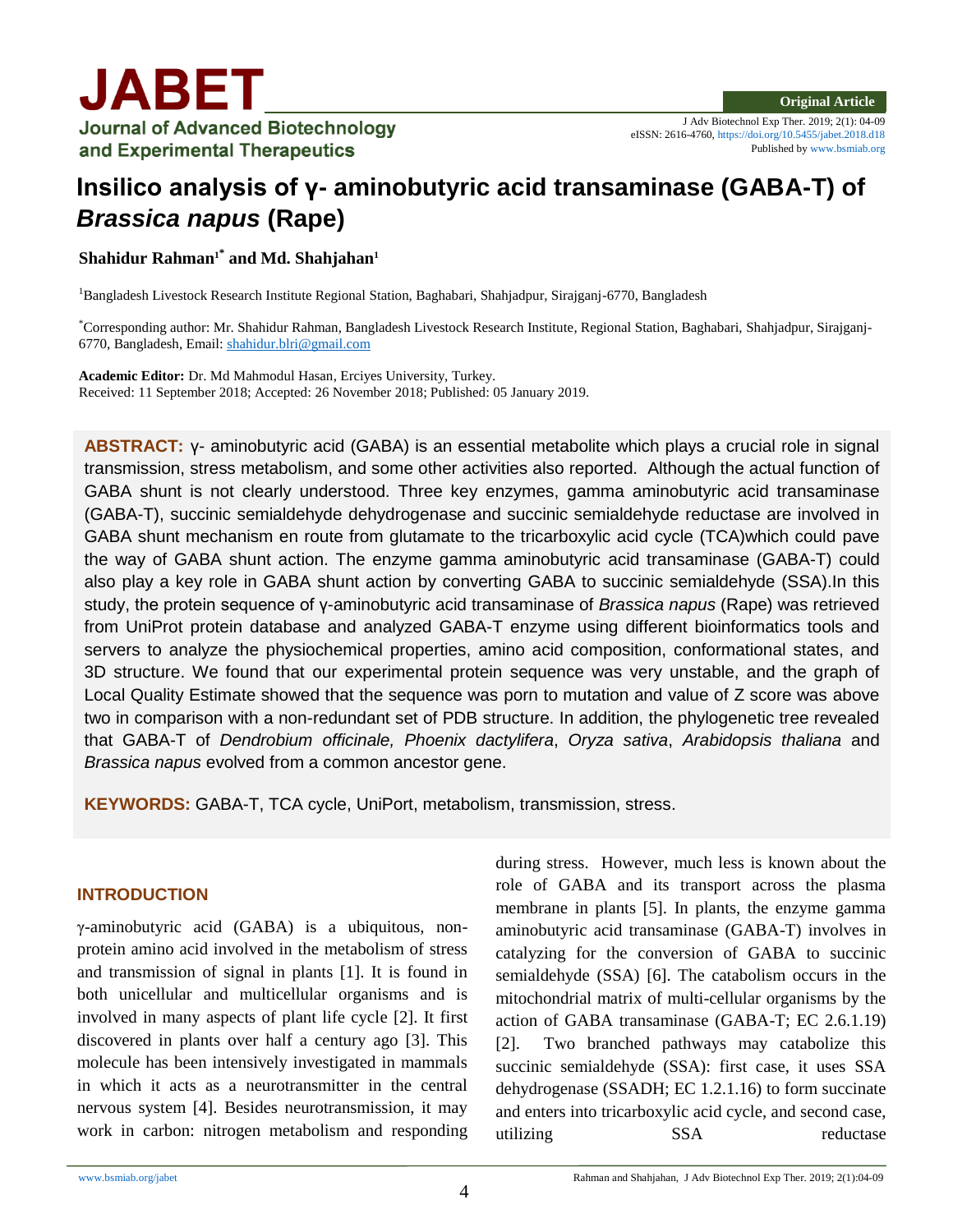to form  $\alpha$ -hydroxybutyric acid [7]. In this study, we focus on the activity of gamma aminobutyric acid transaminase. The result from Renault *et al.* (2013) showed that GABA-T deficiency during salt stress causes root and hypocotyl developmental defects and alterations of cell wall composition of Arabidopsis [4]. (GABA-T) GABA is a metabolite en route from glutamate to the TCA cycle, which provides succinate and NADH to the respiratory machinery [8]. The way from glutamate to succinate is known as the GABA shunt [3]. The activity of GABA shunt is induced by both abiotic and biotic stress [8]. The GABA and the GABA shunt necessary for regulation of cytosolic  $p<sup>H</sup>$ , nitrogen storage and metabolism, protection against oxidative stress, development, and deterrence of insects [7, 9, 10]. Interest in plant GABA increased mainly following observations of rapid elevation of its levels under abiotic stresses. Nevertheless, the roles of GABA under these conditions are not clear [3]. It is postulated that due to the presence of stimuli or abiotic stress, accumulation of GABA is increased which enables in attachment of cell surface binding site that generate transient  $Ca^{2+}$  increase and transport into cells via high affinity GABA transporters (e.g., GAT1;) [5], which may activate glutamic acid decarboxylase enzyme via  $Ca^{2+}$ / calmodulin complex [11]. GABA rapidly accumulates under various stress conditions such as low temperature, mechanical stimulation, and oxygen deficiency [9]. In this research, the insilico analysis of the gamma-aminobutyric acid transaminase (GABA-T) may be helpful in understanding the molecular mechanism of underlying the γ-aminobutyric acid (GABA) action or any future genetic manipulation for their target application.

## **MATERIALS AND METHODS**

#### **Data retrieval**

The protein sequences were retrieved from the web server UniProt (Universal Protein Resource, a database of protein sequence and functional information) which is a freely accessible database of protein sequence. Our target protein sequence was gamma-aminobutyric acid transaminase (GABA-T) of *Brassica napus* (Rape), a crucial enzyme of GABA shunt. The sequence was retrieved as FASTA file using accession code number A0A0H4AKW3. The protein sequence of Gammaaminobutyric acid transaminase of *Malus domestica* (UniPort accession code J9XGP8), *Solanum lycopersicum* (UniPort accession code Q84P54), *Oryza sativa* (UniPort accession code (Q6ZH29) and *Arabidopsis thaliana* (UniPort accession code Q94CE5) and another 16 GABA-T sequences retrieved to construct phylogenetic tree using UniPort. The T-coffee [12] (Tree based Consistency Objective Function for alignment Evaluation) multiple sequence alignment tool was used to generate phylogenetic tree.

## **Prediction of primary structure**

The analyses of primary structure and physiochemical properties were performed using ProtParam [13] tool from ExPasy (Expert Protein analysis system). Using the ProtParam tool, which allows the computation of various physical and chemical parameters for a given protein stored in Swiss-Prot or TrEMBL or for a user entered protein sequence. The total number of amino acids, molecular weight and atomic composition, total number of atoms, total number of negatively charged residues and total number of positively charged residues, extinction coefficients, estimated half-life, aliphatic index, instability index and grand average of hydropathicity (GRAVY) is computed.

## **Prediction of secondary structure**

The secondary structure of a protein is predicted using SOPMA [14] (Self- Optimized Prediction Method with Alignment) tool from PRABI Rhone-Alpes Bioinformatics Center (https://npsa-prabi.ibcp.fr/cgi bin/npsa\_automat.pl?page=/NPSA/npsa\_sopma.html).

This tool evaluates the percentage of alpha helices, extended strand, beta turn and random coils. It uses homology methodology. According to percentage secondary structure is predicted. Number of conformational states can be given as either 4 (helix, sheet, turn, coil) or as 3 (helix, sheet, coil) [15]. The SOPMA shows two graphs, the first graph of SOPMA result anticipates the prediction and the second graph consist of outcome curves for all of the predicted states.

## **3D structure prediction**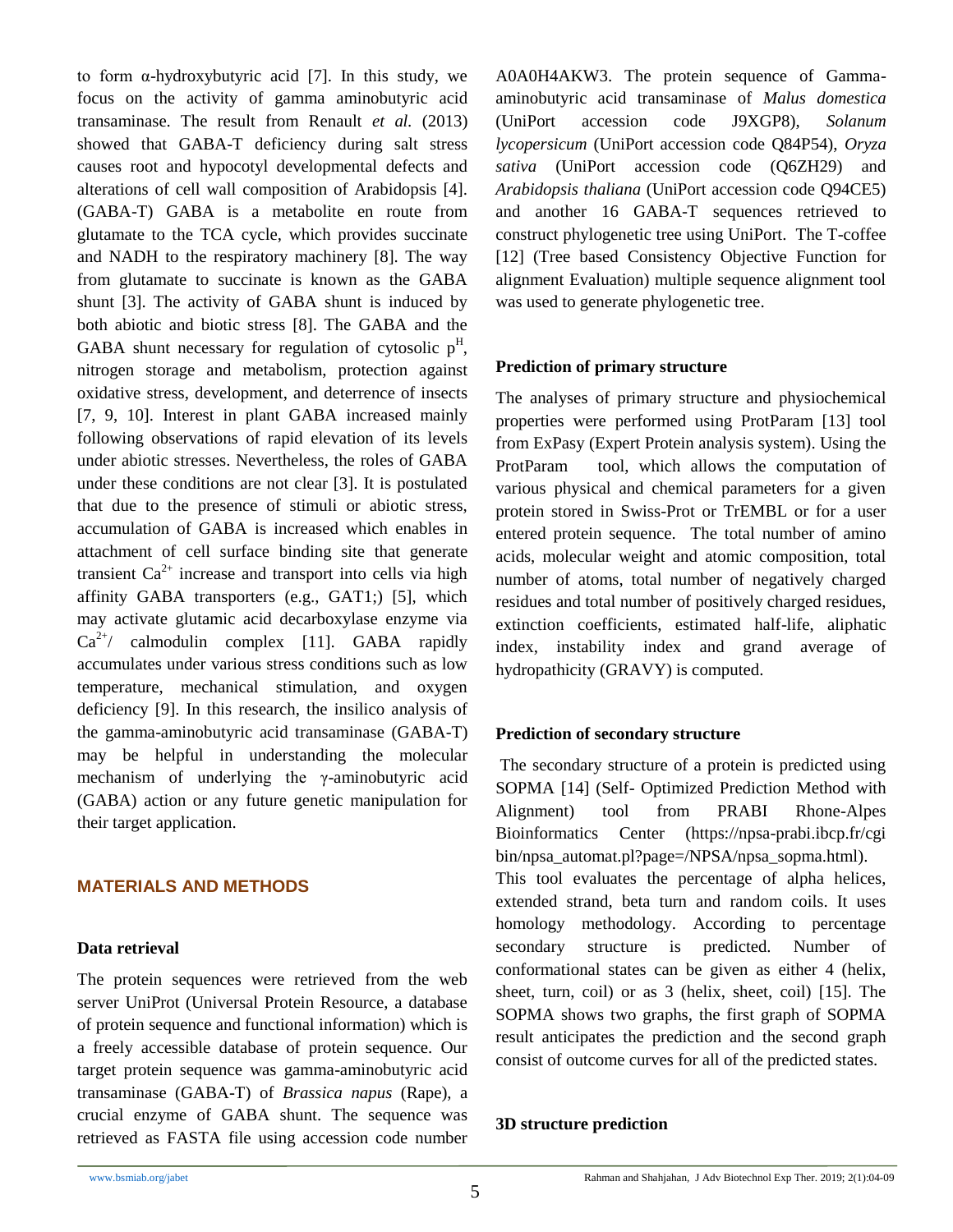The tertiary structure of the protein sequence was analyzed by SWISS MODELING [16], is a structural bioinformatics web-server dedicated to homology modeling of protein 3D structures. The SWISS MODEL is very conservative but reliable. The reliability of a model depends on the availability of highly matched template and some other factors. The selection of a template relies on several parameters like sequence identity, oligomeric state, GMQE (Global Quality Model Estimate), ligand and QSQE (Quaternary Structure Prediction). It allows FASTA, Clustal, plain string, or a valid UniProtKB AC. SWISS-MODEL expert system features are automated modelling of homo-oligomeric assemblies, modeling of essential metal ions and biologically relevant ligands in protein structures, and model reliability estimates based on the QMEAN local score function. Global quality estimates based torsion angle, solvation potentiality, all atom angles, Cβ deviations, and QMEAN value. After building our model, we download as PDB format. This PDB data file subjected for PROCHECK analysis in PDBsum [17] (http://www.ebi.ac.uk/thorntonsrv/databases/cgibin/pdbs

um/GetPage.pl?pdbcode=m957&pdb\_type=UPLOAD& code=174320&template=main.html). From PDBsum, we analyzed and validated our designed model based on different parameter like Ramachandran plot statistics, ligand, and protein-protein interaction. RAMPAGE [18] tool was used to compare PROCHECK data of Ramachandran plot.

# **RESULTS AND DISCUSSION**

#### **Primary structure and phylogenetic analysis**

Our target protein sequence was 498 amino acids long, where highest amount of alanine (9.4%) and leucine (9.0%), and lowest amount of tryptophan (1.2%), and cysteine (1.2%) were presented. We found negatively charged residues for  $(Asp + Glu)$  and positively charged residues for  $(Arg + Lys)$  where total number of atoms was 7750 including structural formula C2482H3879N651O719S19. Extinction coefficients were in units of M-1 cm-1 at 280 nm measured in water. The stability index was 50.4 which indicated that the protein was unstable.

**Table 1**. Aminoacid composition of GABA-T obtained from ProtPram [13].

| Aminoacid                             | <b>Number of Amino</b><br>acids | Percentage $(\% )$ |
|---------------------------------------|---------------------------------|--------------------|
| Ala $(A)$                             | 47                              | 9.4                |
| Arg(R)                                | 19                              | 3.8                |
| Asn $(N)$                             | 15                              | 3.0                |
| Asp(D)                                | 21                              | 4.2                |
| Cys(C)                                | 1.6                             | 1.2                |
| Gln(Q)                                | 15                              | 3.0                |
| Glu(E)                                | 37                              | 7.4                |
| $\mathrm{Gly}\left(\mathrm{G}\right)$ | 12                              | 2.4                |
| His(H)                                | 12                              | 2.4                |
| $\text{I}$ le (I)                     | 32                              | 6.4                |
| Leu $(L)$                             | 45                              | 9.0                |
| Lys(K)                                | 36                              | 7.2                |
| Met (M)                               | 13                              | 2.6                |
| Phe(F)                                | 24                              | 4.8                |
| Pro(P)                                | 29                              | 5.8                |
| Ser(S)                                | 37                              | 7.4                |
| Thr(T)                                | 29                              | 5.8                |
| Trp(W)                                | 6                               | 1.2                |
| Tyr(Y)                                | 18                              | 3.6                |
| Val (V)                               | 25                              | 5.0                |

**Table 2**. The different parameters of a primary structure obtained from ProtPram [13].

| <b>Parameter</b>                        | Value    |
|-----------------------------------------|----------|
| Molecular weight                        | 54952.17 |
| Theoretical P <sup>I</sup>              | 8.05     |
| Total no. of negative residues          | 53       |
| Total no. of positive residues          | 55       |
| Extinction co-efficient                 | 60195    |
| Instability index                       | 50.04    |
| Aliphatic index                         | 84.30    |
| <b>GRAVY</b> (Grand Average Hydropathy) | $-0.167$ |

In the phylogenetic tree (Figure 1), we found that the GABA-T of *Brassica napus*is was closely related with *Arabidopsis thaliana* where GABA-T of *Dendrobium officinale* was closely related with *Phoenix dactylifera.*  The phylogenetic tree revealed that GABA-T of *Oryza sativa Dendrobium officinale, Phoenix dactylifera, Arabidopsis thaliana* and *Brassica napus* were evolved from a common ancestor gene.



Figure 1. Phylogenetic tree of GABA-T from soil bacteria and plant sources.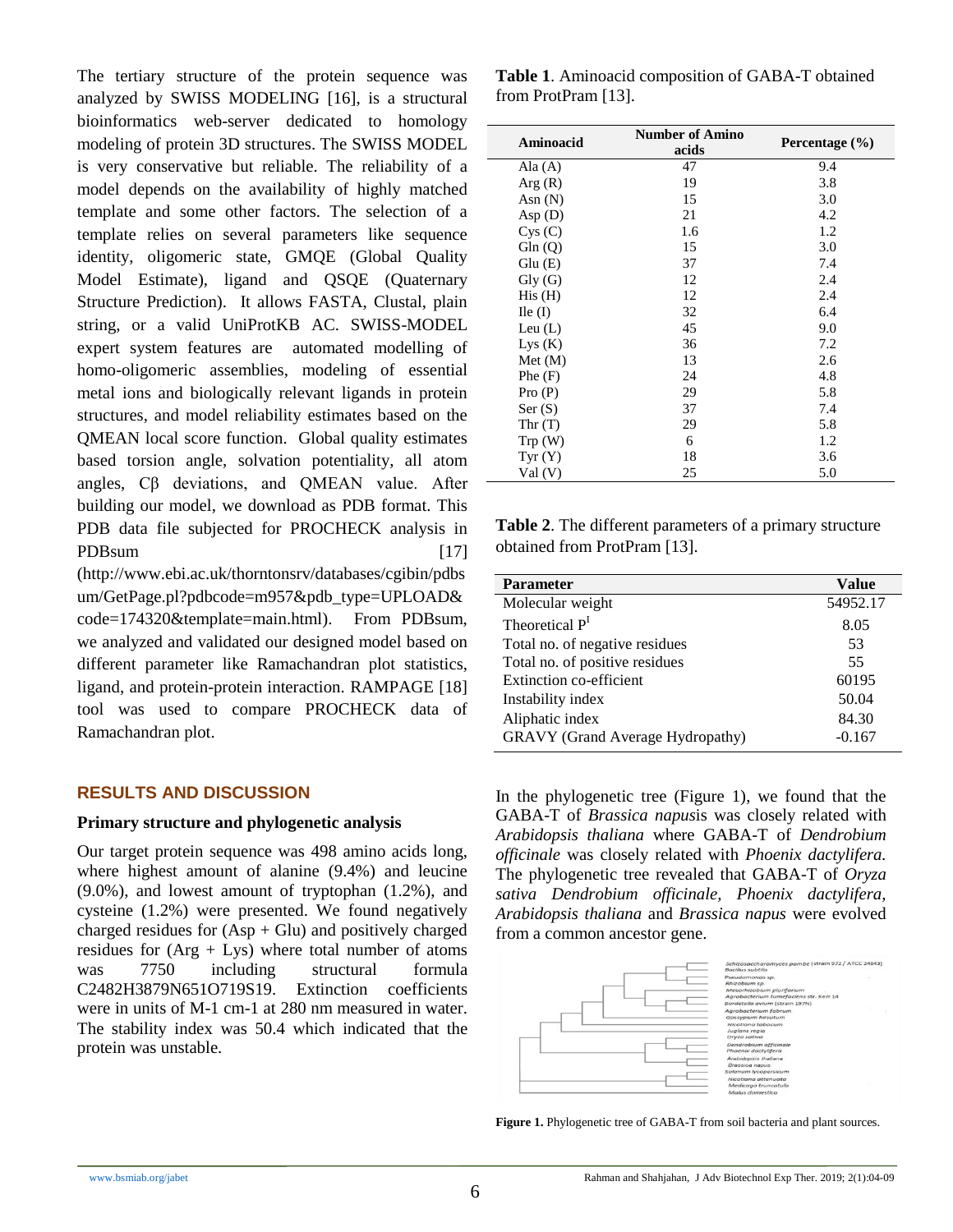#### **Secondary structure prediction**

The secondary structure of protein was predicted using SOPMA (Self- Optimized Prediction Method with Alignment) tool. This tool evaluated the percentage of alpha helices (43.17%), extended strand (13.65%), beta turn (7.43%) and random coils (35.74%). The windows output width, similarity threshold and number of conformational state were 17, 8 and 4, respectively. From PDBsum, we found the numbers of interface residues were 70 in chain A, and 68 in chain B, in addition, number of salt bridge, number of hydrogen bonds and number of non-bonded contracts were 2, 28 and 424, respectively. The topology of the secondary structure is presented in Figure 2, designed by PDBsum.



Figure 2. Protein topology of the secondary structure

## **3D structure prediction**

Our target protein sequence found total 1041 templates for homology modeling. To reveal the high sequence similarity, 50 templates were displayed (Table 3) on the screen from SWISS-MODEL Template Library (SMTL). The first templates (5ghg.1.A), showed the highest sequence identity (50.12) which was aminotransferase class-III and used for building target homology modeling. This template was found by Basic Local Alignment Search Tool (BLAST), for high Sequence similarity 0.44. The global quality estimation of the resulting model, (GMQE) is 0.71, the value of QSQE of the template, is 0.92, and the value of QMEAN is -1.67. The 3D structure of GABA-T showed in figure 2 including ligand.

**Table 3.** The 50 templates from SWISS-MODEL Template Library (SMTL)

| S.N            | Template       | S.N | Template  | S.N | Template           | S.N | Template         | S.N | Template       |
|----------------|----------------|-----|-----------|-----|--------------------|-----|------------------|-----|----------------|
| 1              | 5ghg1.A        | 11  | 5kr5.1.A. | 21  | 3hmu.1.A           | 31  | 4ah3.1.B.        | 41  | 4ba5.1.B.      |
| $\overline{c}$ | 5kr6.1.A       | 12  | 5kr4.1.A. | 22  | 5kqw.1.A           | 32  | 4gX.1.A.         | 42  | 4ba5.1.A.      |
| 3              | 5kr6.1.A       | 13  | 3fcr.1.A  | 23  | 5kr3.1.A.          | 33  | 5ztx.1.B.        | 43  | 4ba5.1.B.      |
| $\overline{4}$ | $5$ kqu. $1.A$ | 14  | 5kr3.1.A  | 24  | $5$ kqt. $1.A.$    | 34  | 3nui.1.A.        | 44  | 4ba5.1.A.      |
| 5              | 5ghg.1.A       | 15  | 3hmu.1.A. | 25  | 4e3q.1.A.          | 35  | 3nui.1.B.        | 45  | 3i5t.1.A.      |
| 6              | $5$ ghf. $1.A$ | 16  | 3gju.1.A. | 26  | 4e3r.1.A           | 36  | 3nui.1.B.        | 46  | 5ti8.1.A.      |
| 7              | 5ghg1.B        | 17  | 3fcr.1.A. | 27  | $5$ $k$ gt. $1.A.$ | 37  | 4ba4.1.A.        | 47  | 5lha.1.A.      |
| 8              | $5$ ghg. $1.B$ | 18  | 5kr5.1.A. | 28  | 3nui.1.A.          | 38  | 4ba4.1.A         | 48  | 3drd.1.A.      |
| 9              | $5$ ghf $1.A$  | 19  | 5kr4.1.A  | 29  | 4ah3.1.B.          | 39  | $4$ grx.1. $A$ . | 49  | 3gju.1.A       |
| 10             | 5kqw.1.A       | 20  | 5kqu.1.A  | 30  | 5ztx.1.A.          | 40  | $4$ uhm. $1.A$   | 50  | $5t$ is. $1.A$ |
| А              |                |     |           |     | в                  |     | Pmp1()           |     |                |



**Figure 3.** 3D structure of protein and Ramachandran plot: (a)

In Figure 3. A is the target 3D structure of our protein developed by PDBsum, where chain A (green colored), chain B (red colored) and yellow colored in the center is the ligand (PMP, 4'-Deoxy-4'-aminopyridoxal-5'- Phosphate, PMP) where figure B. and C showed the Ramachandran Plot before PROCHECK. This plot favored 93.4%, which reflects an acceptable homology modeling of target protein. After PROCHECK, the Ramachandran Plot favored 85.9% in figure D.

# **Ramachandran plot analyses**

In Ramachandran Plot PROCHECK analyses, we found total 854 residues 854 including Glycine ( 66), Proline (53), End-residues (excl. Glycine and Proline) (4) and other highest number of residues were found in nonglycine and non-proline residues. The most favored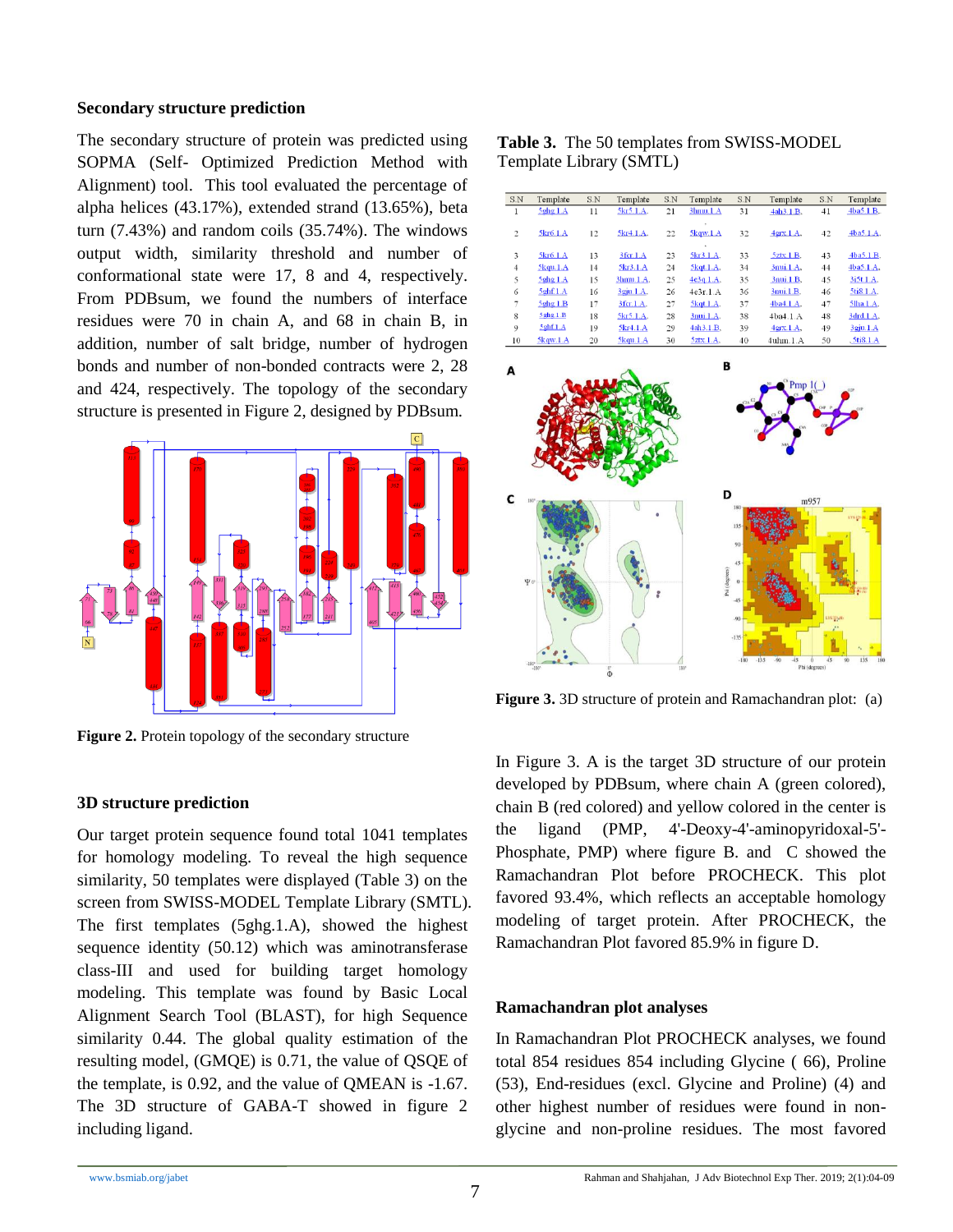region in Ramachandran plot was 85.9% (Table 3). It suggested that the percentage of most favored region (above 90%) could be desirable for good modeling.

**Table 4.** PROCHECK analyses of Ramachandran Plot [19].

| <b>Parameter</b>                   | No. of<br>residues          | <b>Percentage</b> |
|------------------------------------|-----------------------------|-------------------|
| Most favoured regions              | 628                         | 85.9              |
| [A,B,L]                            |                             |                   |
| Additional allowed regions         | 97                          | 13.3              |
| [a,b,l,p]                          |                             |                   |
| Generously allowed regions         | $\mathcal{D}_{\mathcal{A}}$ | 0.3               |
| $[\sim a, \sim b, \sim l, \sim p]$ |                             |                   |
| Disallowed regions<br>IXXI         | Δ                           | 0.5               |
| Non-glycine and non-proline        | 731                         | 100               |
| residues                           |                             |                   |

# **Molprobity statistics**

In MolProbity statistics, we found that the Ramachandran plot favoured 93.4% and the residues with bad angles were 0.0055 which was below 0.1% and values of bad bonds were 0.00029 (near to zero). But the C-Beta deviations were quite higher which might be zero or near to zero. The value of Ramachandran Outliers and Rotamer Outliers were very satisfactory.

**Table 5.** MolProbity results from Swiss Homology modeling using [MolProbity](https://swissmodel.expasy.org/docs/references#molprobity) in [Phenix](https://swissmodel.expasy.org/docs/references#phenix) version 1.13. [20].

| Parameters              | Value   |
|-------------------------|---------|
| <b>MolProbity Score</b> | 1.8     |
| Clash Score             | 6.62    |
| Ramachandran Outliers   | 0.71%   |
| <b>Rotamer Outliers</b> | 0.28%   |
| C-Beta Deviations       |         |
| <b>Bad Bonds</b>        | 2/6818  |
| <b>Bad Angles</b>       | 51/9246 |
| Cis Non-Proline         | 5/826   |
| Cis Prolines            | 4/52    |

## **Assessment ofthe Ramachandran Plot by Rampage**

In RAMPAGE , we found number of residues in favored region 94.1%, (~98.0% expected) which was quite higher from Swiss Modeling and the number of residues in allowed region was 5.5%, (~2.0% expected). However, in PROCHECK analyses, we found 13.6% of residues in allowed region [Combined of additional allowed regions (a,b,l,p) and generously allowed regions  $(\sim a, \sim b, \sim l, \sim p)$ ], and number of residues in outlier region,  $(0.4\%)$ .

# **CONCLUSION**

γ-aminobutyric acid (GABA) is not only a metabolite which plays a significant role in signal transmission, stress metabolism, regulation of cytosolic  $p<sup>H</sup>$  etc. The activity of GABA extensively studied in mammals but in plants the role of GABA is less known. This insilico analysis of the key enzyme gamma aminobutyric acid transaminase (GABA-T) could be helpful in understanding the role of GABA shunt. This protein sequence was unstable and porn to mutate and phylogenetic tree revealed that GABA-Tof *Malus domestica, Solanum lycopersicum*, *Oryza sativa*, *Arabidopsis thaliana* and *Brassica napus* were evolved from a common ancestor gene.

# **CONFLICT OF INTEREST**

The author declares that no conflict of interest exists.

# **REFERENCES**

- [1] Clark SM, Di Leo R, Van Cauwenberghe OR, Mullen RT, Shelp BJ. Subcellular localization and expression of multiple tomato γ-aminobutyrate transaminases that utilize both pyruvate and glyoxylate. [J Exp Bot.](https://www.ncbi.nlm.nih.gov/pmc/articles/PMC2718222/) 2009; 60(11): 3255–3267.
- [2] Michaeli S, Fromm H. Closing the loop on the GABA shunt in plants: are GABA metabolism and signaling entwined? [Front Plant Sci.](https://www.ncbi.nlm.nih.gov/pmc/articles/PMC4460296/) 2015; 6: 419.
- [3] Steward FC, Thompson JF, and Dent CE. γaminobutyricacid: a constituent of the potato tuber? Science 1949; 110: 439–440.
- [4] [Renault H,](https://www.ncbi.nlm.nih.gov/pubmed/?term=Renault%20H%5BAuthor%5D&cauthor=true&cauthor_uid=23148892) [El Amrani A,](https://www.ncbi.nlm.nih.gov/pubmed/?term=El%20Amrani%20A%5BAuthor%5D&cauthor=true&cauthor_uid=23148892) [Berger A,](https://www.ncbi.nlm.nih.gov/pubmed/?term=Berger%20A%5BAuthor%5D&cauthor=true&cauthor_uid=23148892) [Mouille](https://www.ncbi.nlm.nih.gov/pubmed/?term=Mouille%20G%5BAuthor%5D&cauthor=true&cauthor_uid=23148892)  [G,](https://www.ncbi.nlm.nih.gov/pubmed/?term=Mouille%20G%5BAuthor%5D&cauthor=true&cauthor_uid=23148892) [Soubigou-Taconnat L,](https://www.ncbi.nlm.nih.gov/pubmed/?term=Soubigou-Taconnat%20L%5BAuthor%5D&cauthor=true&cauthor_uid=23148892) [Bouchereau A,](https://www.ncbi.nlm.nih.gov/pubmed/?term=Bouchereau%20A%5BAuthor%5D&cauthor=true&cauthor_uid=23148892) [Deleu](https://www.ncbi.nlm.nih.gov/pubmed/?term=Deleu%20C%5BAuthor%5D&cauthor=true&cauthor_uid=23148892)  [C](https://www.ncbi.nlm.nih.gov/pubmed/?term=Deleu%20C%5BAuthor%5D&cauthor=true&cauthor_uid=23148892)*.* γ-Aminobutyric acid transaminase deficiency impairs central carbon metabolism and leads to cell wall defects during salt stress in Arabidopsis. Plant Cell Environ 2013; 36, 1009– 1018.
- [5] Meyer A, Eskandari S, Grallath S, and Rentsch D. At GAT1, a high affinity transporter for γaminobutyricacidin *Arabidopsisthaliana*. J.Biol. Chem. 2006; 281: 7197–7204.
- [6] Shimajiri Y, Ozaki K, Kainou K, Akama K. Differential subcellular localization, enzymatic properties and expression patterns of γaminobutyric acid transaminases (GABA-Ts) in rice (Oryza sativa). [J Plant Physiol.2](https://www.ncbi.nlm.nih.gov/pubmed/23122787)013; 170 (2): 196-201.